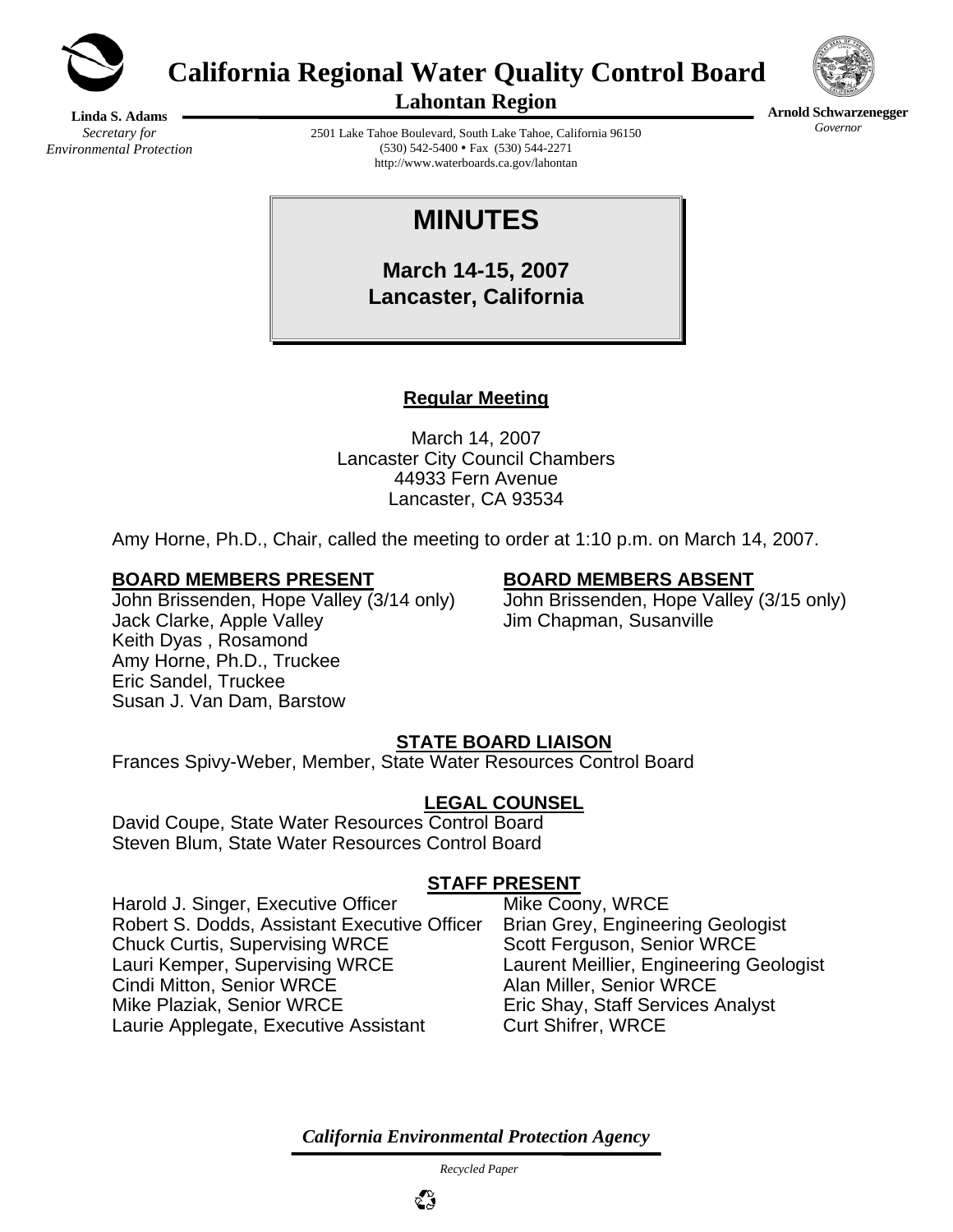# **ADDRESSING THE BOARD**

William Abbey, Attorney General's Office Norm Diaz Nicole Granquist, County Sanitation Districts of Los Angeles Bishop Henry Hearns, Mayor, City of Lancaster Norm Hickling, Supervisor Michael Antonovich's Office, Los Angeles County, 5<sup>th</sup> District Steve Maguin, County Sanitation Districts of Los Angeles Mike Mischel, City of Palmdale Eugene B. Nebeker, Ph.D., Nebeker Ranch Curtis Paxton, Palmdale Water District David Pedersen, Los Angeles County Waterworks District No. 40 Chris Seney, Nursery Products Frances Spivy-Weber, Member, State Water Resources Control Board John Ukkestad, Antelope Valley United Water Purveyors James Welling, Supervisor Don Maben's Office, Kern County, 2<sup>nd</sup> District Randy Williams, Director of Public Works, City of Lancaster

Bishop Henry Hearns, Mayor of the City of Lancaster, welcomed the Board members and thanked them for holding their meeting in Lancaster.

Dr. Horne welcomed Frances Spivy-Weber, member of the State Water Resources Control Board and liaison to the Lahontan Water Board. Ms. Spivy-Weber explained she would be sharing the liaison duties with State Board member Art Baggett. She provided the Board with information regarding her background and discussed the strategic plan stakeholder summit held in Sacramento on March 12 and 13 and future strategic plan workshops to be held in conjunction with Regional Board meetings throughout the State.

### **1. MINUTES**

The minutes of the regular meeting of February 14 and 15, 2007 in South Lake Tahoe were not prepared in time to be considered by the Board. The minutes will be considered at the Board's April meeting.

# **PROPOSED WAIVER OF WASTE DISCHARGE REQUIREMENTS**

**2. Proposed Conditional Waiver of Waste Discharge Requirements and Resolution Adopting Second Addendum to the Functional Equivalent of an Environmental Impact Report Certified by the California Energy Commission for Victor Valley Water District and High Desert Power Project Limited Liability Corporation** 

Brian Grey gave the staff presentation, answered questions from the Board and recommended the Board adopt the conditional waiver and second addendum with a minor change to the date of adoption of the Resolution. Mr. Grey noted the date of adoption for the Resolution should be changed from March 15, 2007 to March 14, 2007. Chuck Curtis and Mike Plaziak answered questions from the Board regarding domestic wells.

*California Environmental Protection Agency*

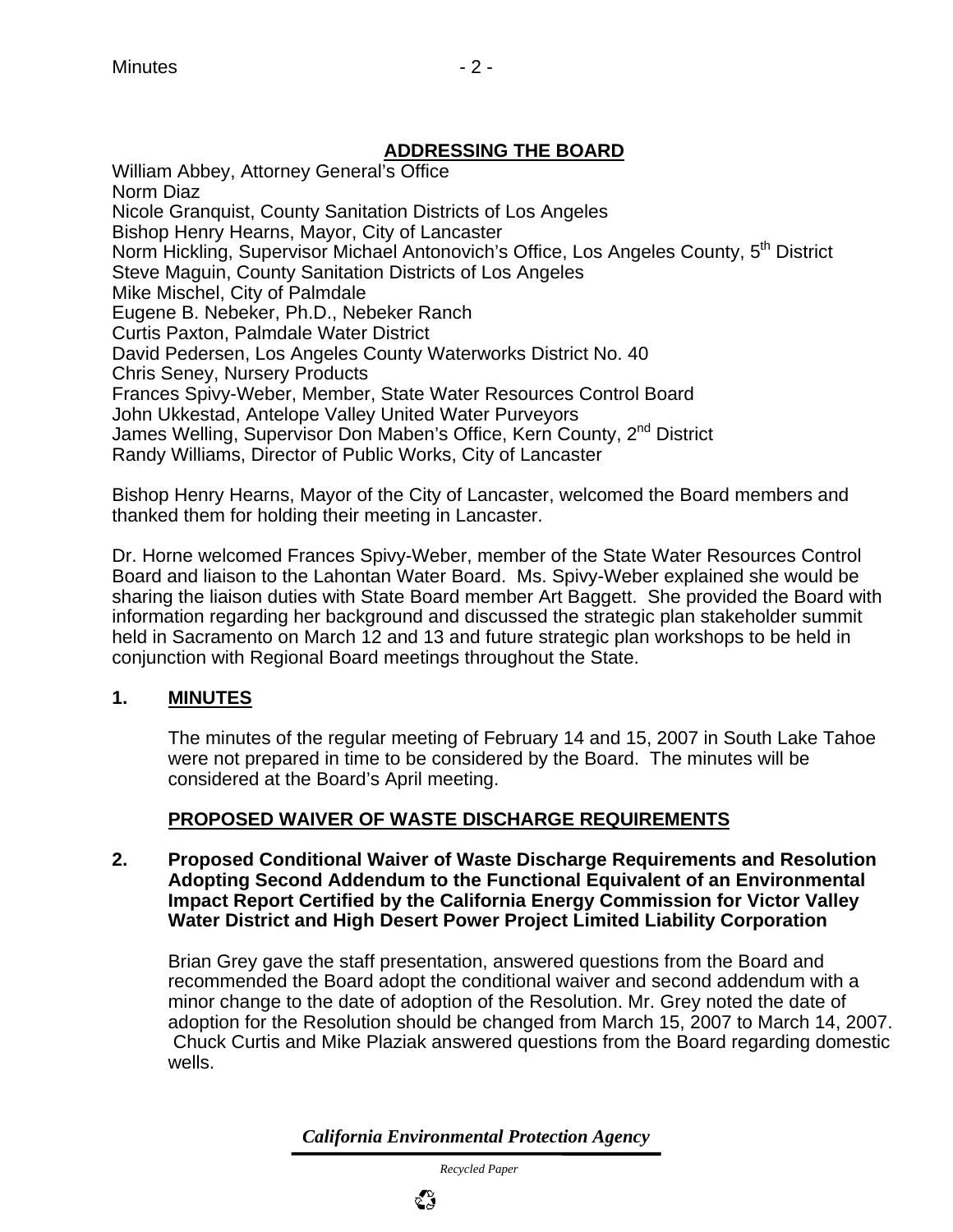Mr. Brissenden requested that a summary of the Mojave Water Agency's basin wide salt loading study be included in the Executive Officer's written report for May.

• **Motion:** Moved by Mr. Clarke, seconded by Mr. Sandel and **unanimously carried** to adopt the conditional waiver and second addendum to the functional equivalent of the environmental impact report with the adoption date of the Resolution changed to March 14, 2007.

#### **ENFORCEMENT ACTION**

**3.** *Public Hearing* **– Consideration of Administrative Civil Liability Order for Trinity Construction Company for Violation of California Water Code Section 13376 and for Violation of Waste Discharge Prohibitions Prescribed by the Water Quality Control Plan for the Lahontan Region for the Unauthorized Discharge of Untreated Wastewater to Surface Waters Within the Upper Mojave Hydrologic Area on November 4, 2005, Lake Arrowhead, San Bernardino County** 

This item was removed from the March agenda. Water Board staff and Trinity Construction Company agreed to settle Administrative Civil Liability Complaint No. R6V-2007-0002 for a cash payment of \$6,000.

### **OTHER BUSINESS**

#### **4. Executive Officer's Report**

Mr. Singer discussed items from the Executive Officer's written report for February 2007.

Mr. Singer handed out information regarding a workshop to be held on March 20, 2007 in Sacramento by the State Water Resources Control Board regarding development of a statewide water recycling policy. Mr. Singer expressed his general support for a water recycling policy and discussed some of his concerns related to the policy. He plans to attend the workshop and present his comments to the State Board members orally as well as in writing and asked for the Board's support. Board members concurred with Mr. Singer's comments and gave their support.

### **5. CLOSED SESSION**

Board members met in closed session from 3:00 p.m. to 4:55 p.m. to discuss Items 5b, 5h, 5i and 5k. Mr. Dyas was not present during the discussion of Items 5h and 5i. The Board reconvened in open session at 4:56 p.m. and recessed for dinner.

*California Environmental Protection Agency*

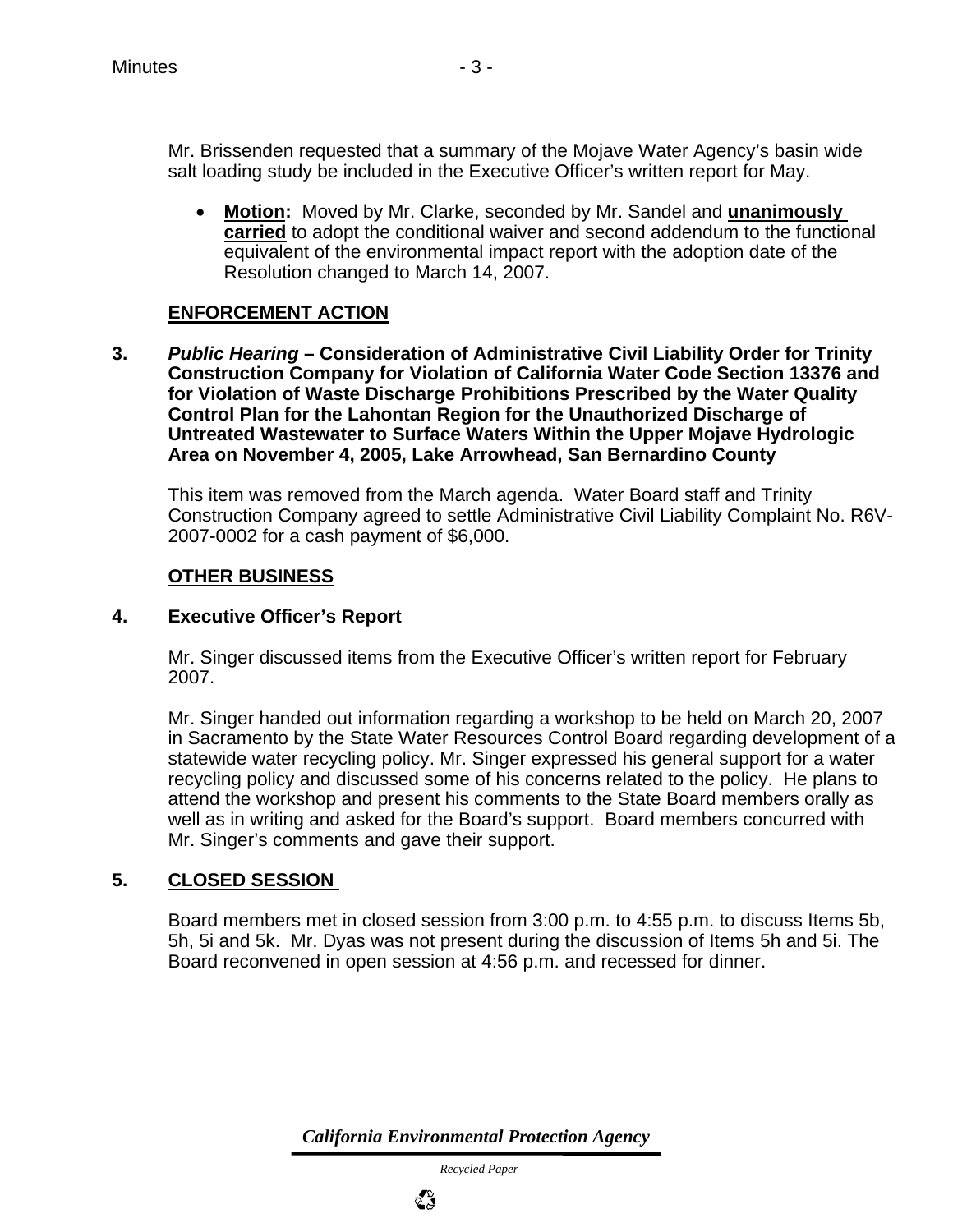#### **Regular Meeting, Continued March 14, 2007 – 7:00 p.m.**

Amy Horne, Ph.D., Chair, called the meeting to order at 7:00 p.m. Board members present: John Brissenden, Jack Clarke, Keith Dyas, Eric Sandel, and Susan Van Dam. Board member absent: Jim Chapman.

#### **6. PUBLIC FORUM**

No one addressed the Board during the Public Forum.

### **ENFORCEMENT ACTION – General Information Regarding Items 8, 9 and 10**

Keith Dyas declared a conflict of interest with Items 8, 9 and 10 because of his employment with Edwards Air Force Base.

Dr. Horne, Chair, opened the public hearing for Items 9 and 10 and administered the oath. She noted the Board would consider Items 9 and 10, followed by Item 8. She explained that in order to allow the public adequate time for review and comment, the Board would not be acting on these items at the March Board meeting, but would continue the hearing to the Board's May 23-24, 2007 meeting in Lancaster.

Dr. Horne introduced the Board's Advisory Team: David Coupe, Counsel; Lauri Kemper, Supervising Water Resources Control Engineer; and Alan Miller, Senior Water Resource Control Engineer. Dr. Horne also introduced the Prosecution Team: Steven Blum, Counsel; and Harold Singer, Executive Officer. Ms. Kemper and Mr. Miller joined the Board on the dais.

**9.** *Public Hearing* **– Consideration of Amended Cease and Desist Order No. R6V-2004-0038-A01 for County Sanitation District No. 14 of Los Angeles County – Lancaster Water Reclamation Plant for Discharge and Threatened Discharge of Waste in Violation of Waste Discharge Requirements Contained in Board Order No. R6V-2002-053.** 

(See General information regarding Items 8, 9 and 10 on page 4.)

 Mr. Singer gave the staff presentation for Item 9 and drew the Board's attention to the late revision sheet. Mr. Singer and Mike Coony answered questions from the Board and the Advisory Team.

**Addressing the Board**: Nicole Granquist, County Sanitation Districts of Los Angeles; James Welling, representing Supervisor Don Maben, Kern County, 2<sup>nd</sup> District; Randy Williams, Director of Public Works, City of Lancaster; and Norm Hickling, representing Supervisor Michael Antonovich, Los Angeles County, 5<sup>th</sup> District.

Steven Blum and David Coupe commented on a request from Mr. Welling for an additional workshop to allow more public participation. Following discussion, it was decided that staff could hold a workshop; however, the Board members could not be

*California Environmental Protection Agency*

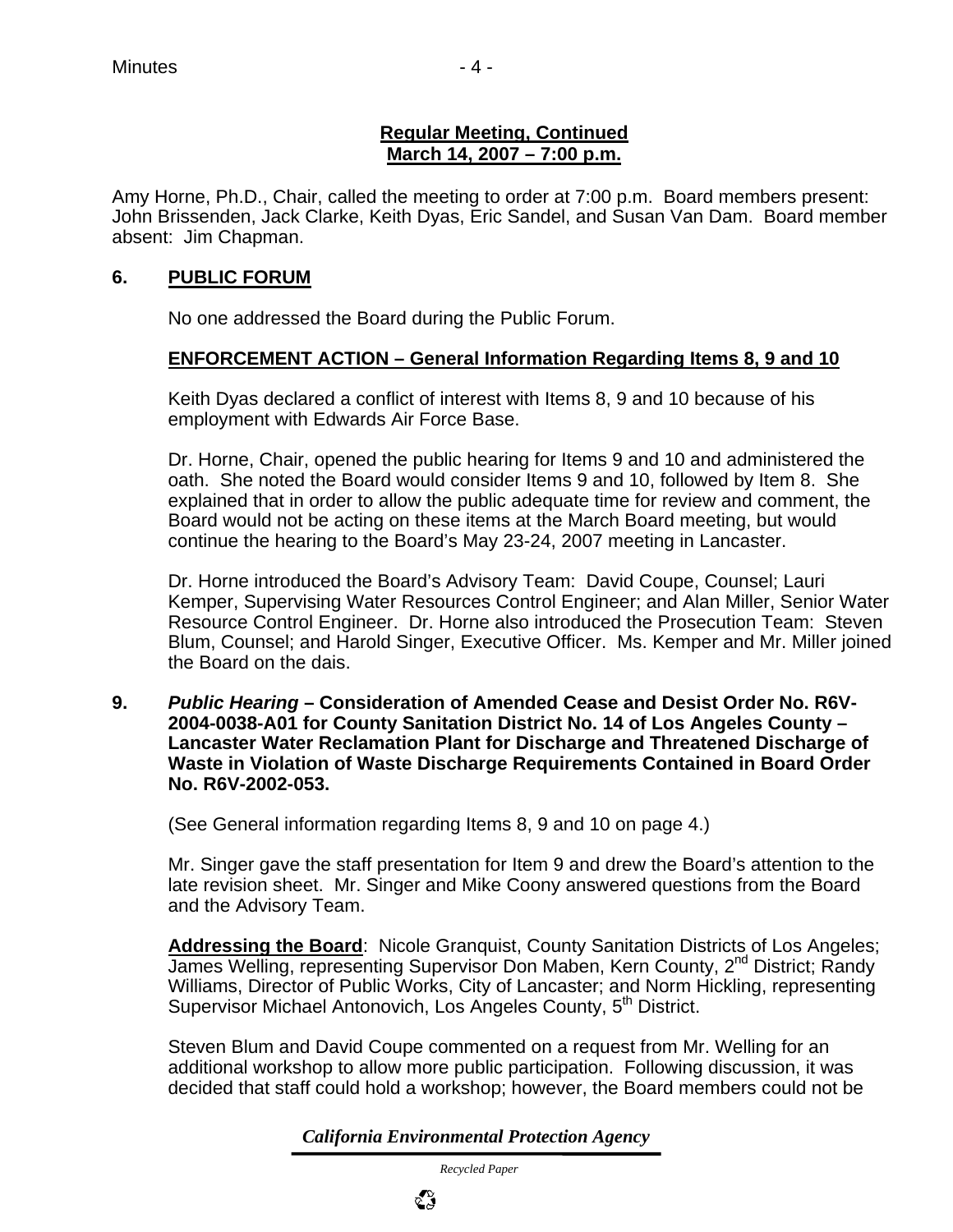present, nor would public comments presented at the workshop be made available to the Board or become part of the record.

**10.** *Public Hearing* **– Consideration of Amended Cease and Desist Order No. R6V-2004-0039-A01 for County Sanitation District No. 20 of Los Angeles County – Palmdale Water Reclamation Plant for Discharge and Threatened Discharge of Waste in Violation of Waste Discharge Requirements Contained in Board Order No. 6-00-057.** 

(See General information regarding Items 8, 9 and 10 on page 4.)

Mr. Singer gave the staff presentation for Item 10, drew the Board's attention to a late revision sheet, and answered questions from the Board and the Advisory Team.

**Addressing the Board**: Nicole Granquist, County Sanitation Districts of Los Angeles.

**8. Consideration of a Settlement for Claims of Administrative Civil Liability through the Adoption of an Administrative Civil Liability Order for: County Sanitation District No. 14 of Los Angeles County – Lancaster Water Reclamation Plant, for Violation of Waste Discharge Requirements (Board Order No. R6V-2002-053 and Cease and Desist Order (Board Order No. R6V-2004-0038; and County Sanitation District No. 20 of Los Angeles County – Palmdale Water Reclamation Plant, for Violation of Waste Discharge Requirements (Board Order Nos. 6-89-31, 6-93-18 and 6-00-57) and Cease and Desist Order (Board Order No. R6V-2004-0039).** 

(See General information regarding Items 8, 9 and 10 on page 4.)

Mr. Singer gave the staff presentation for Item 8, drew the Board's attention to a late revision sheet, and answered questions from the Board and the Advisory Team.

**Addressing the Board**: Steve Maguin and Nicole Granquist, County Sanitation Districts of Los Angeles; David Pedersen, Los Angeles County Waterworks District No. 40; Norm Hickling, Supervisor Michael Antonovich, Los Angeles County, 5<sup>th</sup> District; Randy Williams, Director of Public Works, City of Lancaster; Mike Mischel, City of Palmdale; Curtis Paxton, Palmdale Water District; Eugene Nebeker, Nebeker Ranch; John Ukkestad, Antelope Valley United Water Purveyors (handout); William Abbey, Attorney General's Office.

Board members discussed holding a workshop. It was decided that staff will hold an informational workshop. Board members will not attend the workshop. Mr. Coupe noted the need to let the public know that the Board will not be present at the workshop, public comments made at the workshop will not be given to the Board or be made a part of the record.

Dr. Horne continued Items 8, 9 and 10 to the May 23-24, 2007 meeting of the Lahontan Water Board in Lancaster.

*California Environmental Protection Agency*

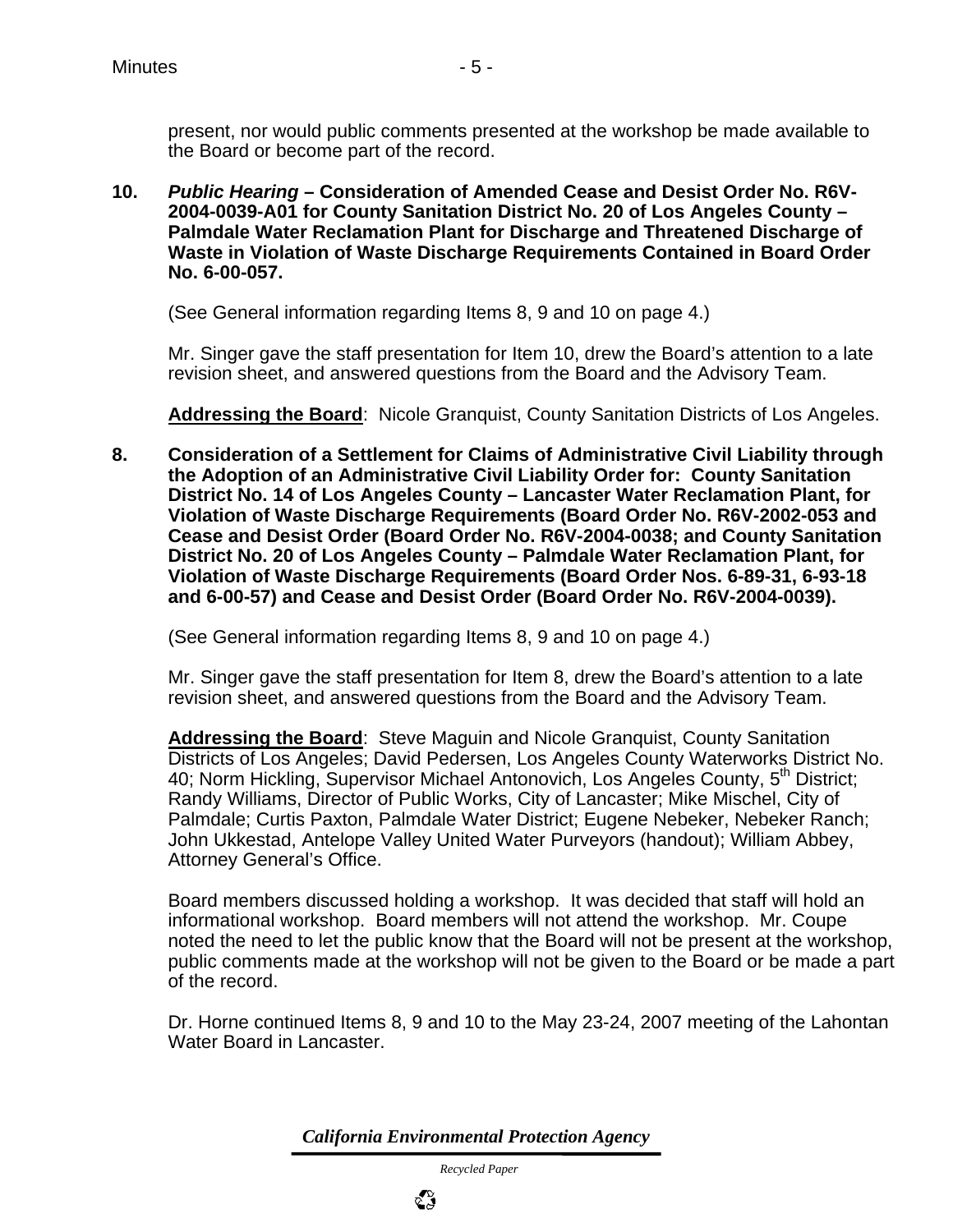### **AMENDED WASTE DISCHARGE REQUIREMENTS**

#### **7. Los Angeles County Sanitation District No. 14, Lancaster Water Reclamation Plant, Los Angeles County; Board Order No. R6V-2002-053A2.**

Note: Keith Dyas declared a conflict of interest with Item 7 because of his employment with Edwards Air Force Base.

Mr. Singer gave the staff presentation, discussed comments received, and drew the Board's attention to a late revision sheet. Mr. Singer and Mr. Plaziak answered questions from the Board. Mr. Singer recommended the Board adopt the permit with the late revision sheet.

**Addressing the Board**: Eugene Nebeker, Nebeker Ranch.

Mr. Singer and Mr. Plaziak discussed vadose zone monitoring and effluent discharge limits.

Dr. Horne expressed the need for an independent scientific study of the ultimate fate of total nitrogen in the soil column under Piute Ponds. Mr. Singer noted he will be contacting professors who have expressed concerns regarding the issue and will report his findings to the Board.

Dr. Horne asked if the farm management plan should be peer reviewed to put issues to rest. Mr. Singer noted several Regional Board staff have agronomic degrees and have reviewed the fate of nitrogen and total dissolved solids in the water being disposed. He noted a more accurate description of the plan would be effluent disposal plan.

• **Motion:** Moved by Mr. Sandel, seconded by Mr. Clarke and **unanimously carried** to adopt the amended waste discharge requirements with the late revision sheet.

The evening session recessed at 11:40 p.m.

#### **Regular Meeting, Continued March 15, 2007 – 8:30 a.m.**

Amy Horne, Ph.D., Chair, called the meeting to order at 8:30 a.m. Board members present: Jack Clarke, Keith Dyas, Eric Sandel, and Susan Van Dam. Board members absent: John Brissenden and Jim Chapman.

### **12. PUBLIC FORUM**

Norman Diaz, Hinkley, handed out material, showed a video and discussed air and water quality concerns related to Nursery Products, LLC, a proposed sludge bio-waste facility in Hinkley. Mr. Diaz answered questions from the Board.

*California Environmental Protection Agency*